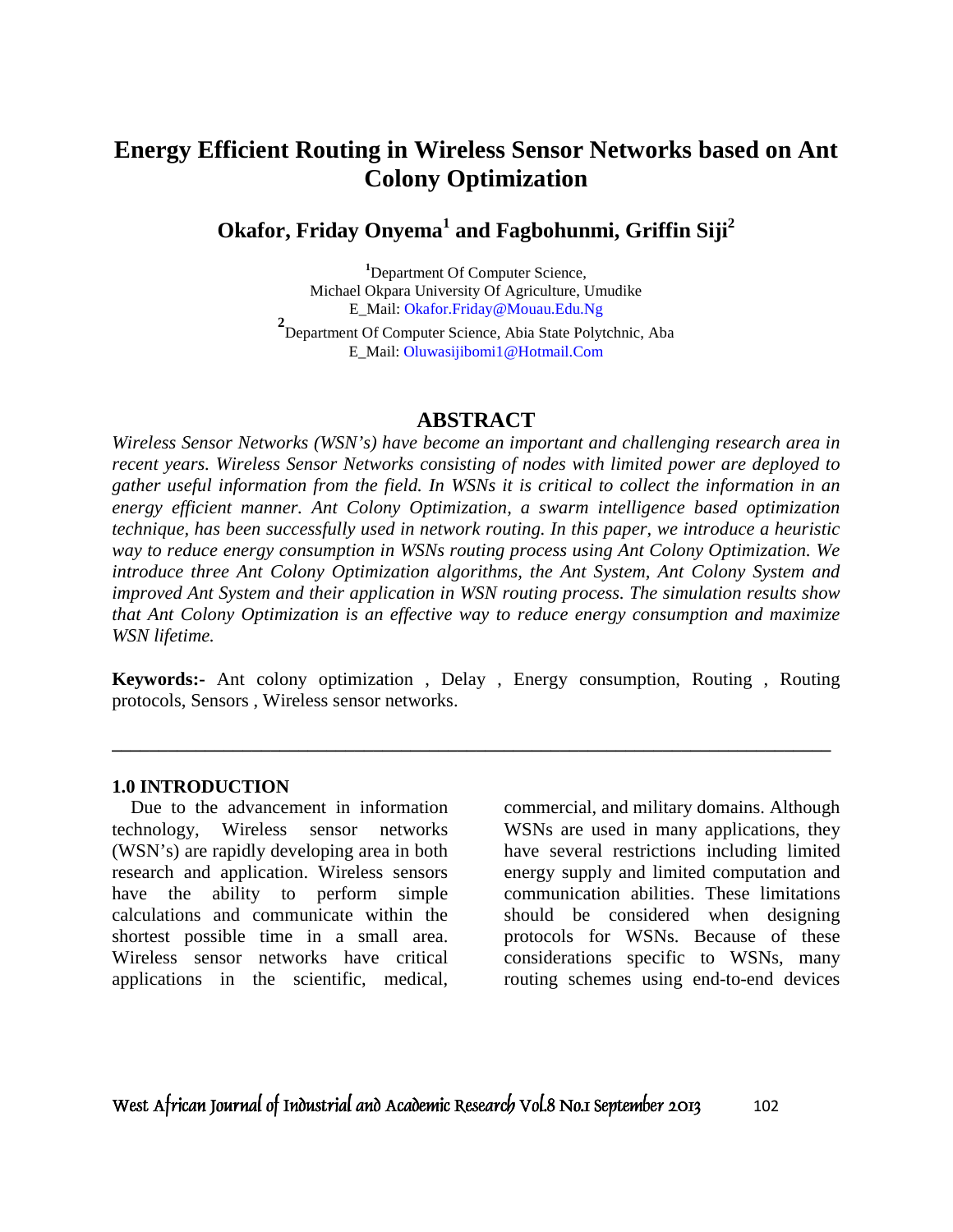and Mobile ad-hoc networks (MANETs) are inappropriate for WSNs [2]. In sensor networks, minimization of energy consumption is considered a major performance criterion to provide maximum network lifetime. When considering energy conservation, routing protocols should also be designed to achieve fault tolerance in communications. In addition, since channel bandwidth is limited, protocols should have capability of performing local collaboration to reduce bandwidth M requirements [4]

 The basic method to transfer information from a sensor node to the base is called flooding. The optimization of network parameters for WSN routing process to provide maximum service life of the network can be regarded as a combinatorial optimization problem. Many researchers have recently studied the collective behaviour of biological species such as ants as an analogy providing a natural model for combinatorial optimization problems. Ants in a colony are able to converge on the shortest among multiple paths connecting their nest and a food source. The driving force behind this behaviour is the use of a volatile chemical substance called pheromone. While locating food, ants lay pheromone on the ground, and they also go in the direction where the concentration of pheromone is highest. This mechanism allows them to mark paths and subsequently guide other ants, and let good paths arise from the overall behaviour of the colony.

The main goal of our study was to maintain network life time at a maximum, while discovering the shortest paths from the source nodes to the base node using swarm intelligence based optimization technique

called Ant Colony Optimization (ACO). A multi-path data transfer is also accomplished to provide reliable network operations, while considering the energy levels of the nodes.

## **2.0 Overview of Routing Based Ant Algorithm for Wsn**

## **2.1 Ant Colony Optimization**

 The ant colony optimization algorithm (ACO) is a probabilistic technique for solving computational problems which can be reduced to finding good paths through graphs. This algorithm is a member of the ant colony algorithms family, in swarm intelligence methods, and it constitutes some meta-heuristic optimizations [6], Mauro Bimttari [6]. Initially proposed by Marco Dorigo in 1992 in his PhD thesis, the first algorithm was aiming to search for an optimal path in a graph, based on the behaviour of ants seeking a path between their colony and a source of food. The original idea has since diversified to solve a wider class of numerical problems, and as a result, several problems have emerged, drawing on various aspects of the behaviour of ants.

 A combinatorial optimization problem is a problem defined over a set  $C = \{c_1, ..., c_n\}$ } of basic components. A subset **S** of components represents a solution of the problem;  $\mathbf{F} \subseteq \mathbf{C}$  is the subset of feasible solutions, thus a solution **S** is feasible if and only if  $S$  ∈ **F**. A cost function z is defined over the solution domain,  $z : C \in \mathbb{R}$ , the objective being to find a minimum cost feasible solution  $S^*$ , i.e., to find  $S^*$ :  $S^* \in \mathbf{F}$ and  $z(S^*) \leq z(S)$ ,  $\forall S \in F$ . Given this, the functioning of an ACO algorithm can be summarized as follows:-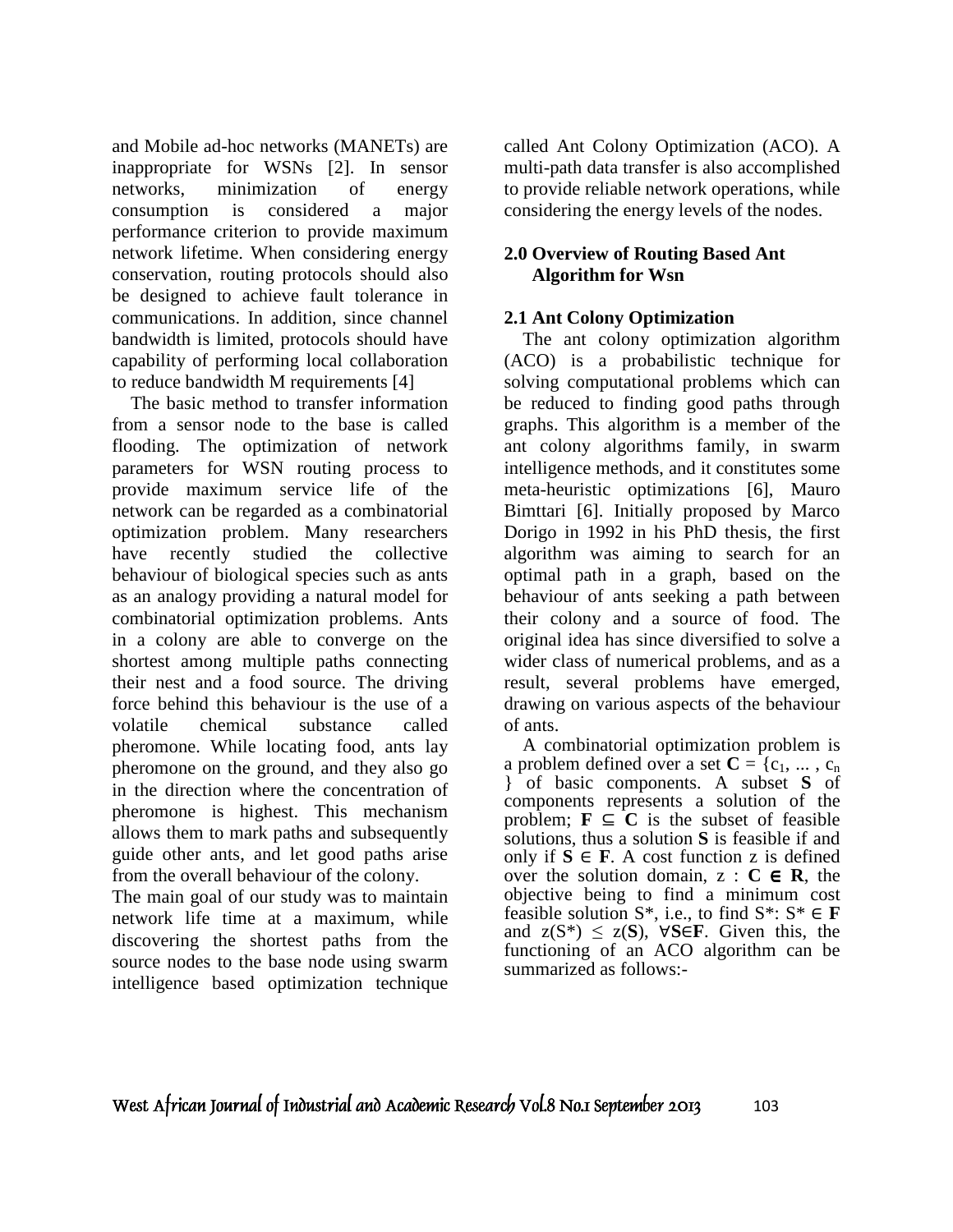A set of computational concurrent and asynchronous agents (a colony of ants) moves through states of the problem corresponding to partial solutions of the problem to solve. They move by applying a stochastic local decision policy based on two parameters, called trails and attractiveness. By moving, each ant incrementally constructs a solution to the problem. During the construction phase or the completion of a solution, the ant evaluates the solution and modifies the trail value on the components used in its solution. This pheromone information will direct the search of the future ants. Furthermore, an ACO algorithm includes two more mechanisms: trail evaporation and, optionally, daemon actions. Trail evaporation decreases all trail values over time, in order to avoid unlimited accumulation of trails over some component. Daemon actions can be used to implement centralized actions which cannot be performed by single ants, such as the invocation of a local optimization procedure, or the update of global information to be used to decide whether to bias the search process from a non-local perspective. More specifically, an ant is a simple computational agent, which iteratively constructs a solution for the instance to solve. Partial problem solutions are seen as states. At the core of the ACO algorithm lies a loop, where at each iteration, each ant moves (performs a step) from a state to another one ψ, corresponding to a more complete partial solution. That is, at each step  $\sigma$ , each ant k computes a set  $\mathbf{A}(\mathbf{k} \ \sigma(\mathbf{l}))$ of feasible expansions to its current state, and moves to one of these in probability. The probability distribution is specified as

follows. For ant k, the probability  $p(w_k)$  of moving from state *ι* to state *ψ* depends on the combination of two values:

• the attractiveness  $n(uv)$  of the move, as computed by some heuristic indicating the a priori desirability of that move;

• the trail level  $\tau(\psi)$  of the move, indicating how proficient it has been in the past to make that particular move: it represents therefore an a posteriori indication of the desirability of that move. Trails are updated usually when all ants have completed their solution, increasing or decreasing the level of trails corresponding to moves that were part of "good" or "bad" solutions, respectively.

### **2.2 AS (Ant System algorithm)**

 The first ACO algorithm was called the Ant system and it was aimed to solve the travelling salesman problem, in which the goal is to find the shortest round-trip to link a series of cities. The general algorithm is relatively simple and based on a set of ants, each making one of the possible round trips along the cities. At each stage the ant chooses to move from one city to another according to the following rules:

1. It must visit each city exactly once;

2. A distant city has less chance of being chosen (the visibility);

3. The more intense the pheromone trail laid out on an edge between two cities; the greater the probability that that edge will be chosen;

4. Having completed its journey, the ant deposits more pheromones on all edges it traversed, if the journey is short;

5. After each iteration, trails of pheromones evaporate.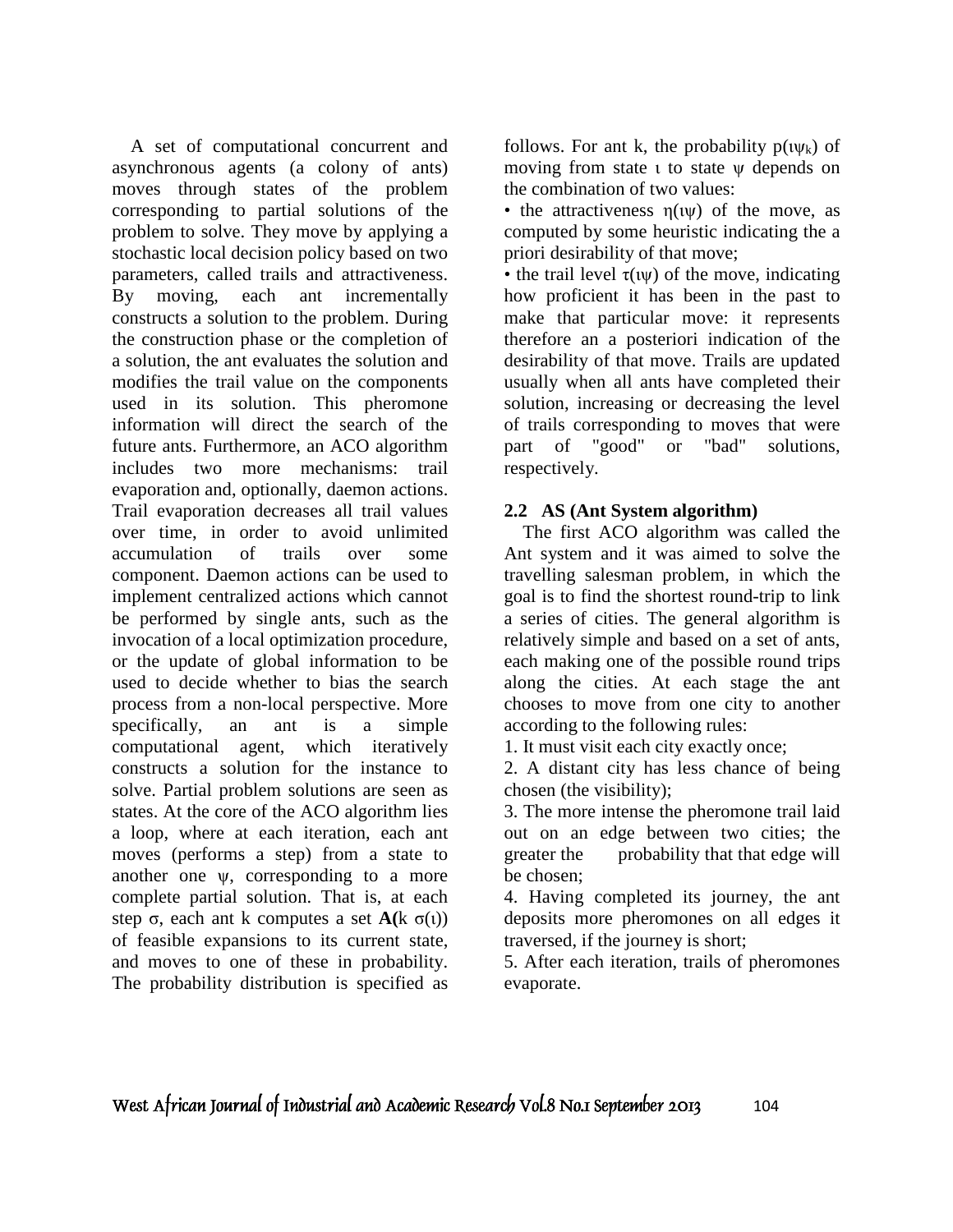

**Fig. 1. Ant System Algorithm**

#### **2.3 ACS (Ant Colony System)**

ACS was the first algorithm inspired by ii. real ant's behaviour. The merit is used to introduce the ACO algorithms and to show the potentiality of using artificial pheromone and artificial ants to drive the search of always better solutions for complex optimization problems. In ACS once all ants have computed their tour (i.e. at the end of each iteration) AS updates the pheromone trail using all the solutions produced by the ant colony (Golshahi M, et al 2008). Each edge belonging to one of the computed solutions is modified by an amount of

pheromone proportional to its solution value. At the end of this phase the pheromone of the entire system evaporates and the process of construction and update is iterated. On the contrary, in ACS only the best solution computed since the beginning of the computation is used to globally update the pheromone. As was the case in AS, global updating is intended to increase the attractiveness of the promising route but ACS mechanism is more effective since it avoids long convergence time by directly concentrating the search in a neighborhoods of the best tour found up to the current iteration of the algorithm [1].

 ANTS algorithm within the ACO framework has two mechanisms:

i. Attractiveness: - The attractiveness of a move can be effectively estimated by means of lower bounds (upper bounds in the case of maximization problems) on the cost of the completion of a partial solution. In fact, if a state ι corresponds to a partial problem solution it is possible to compute a lower bound on the cost of a complete solution containing ι.

Trail update: A good trail updating mechanism avoids stagnation, the undesirable situation in which all ants repeatedly construct the same solutions making any further exploration in the search process impossible. Stagnation derives from an excessive trail level on the moves of one solution, and can be observed in advanced phases of the search process, if parameters are not well tuned to the problem. The trail updating procedure evaluates each solution against the last k solutions globally constructed by ANTS. As soon as k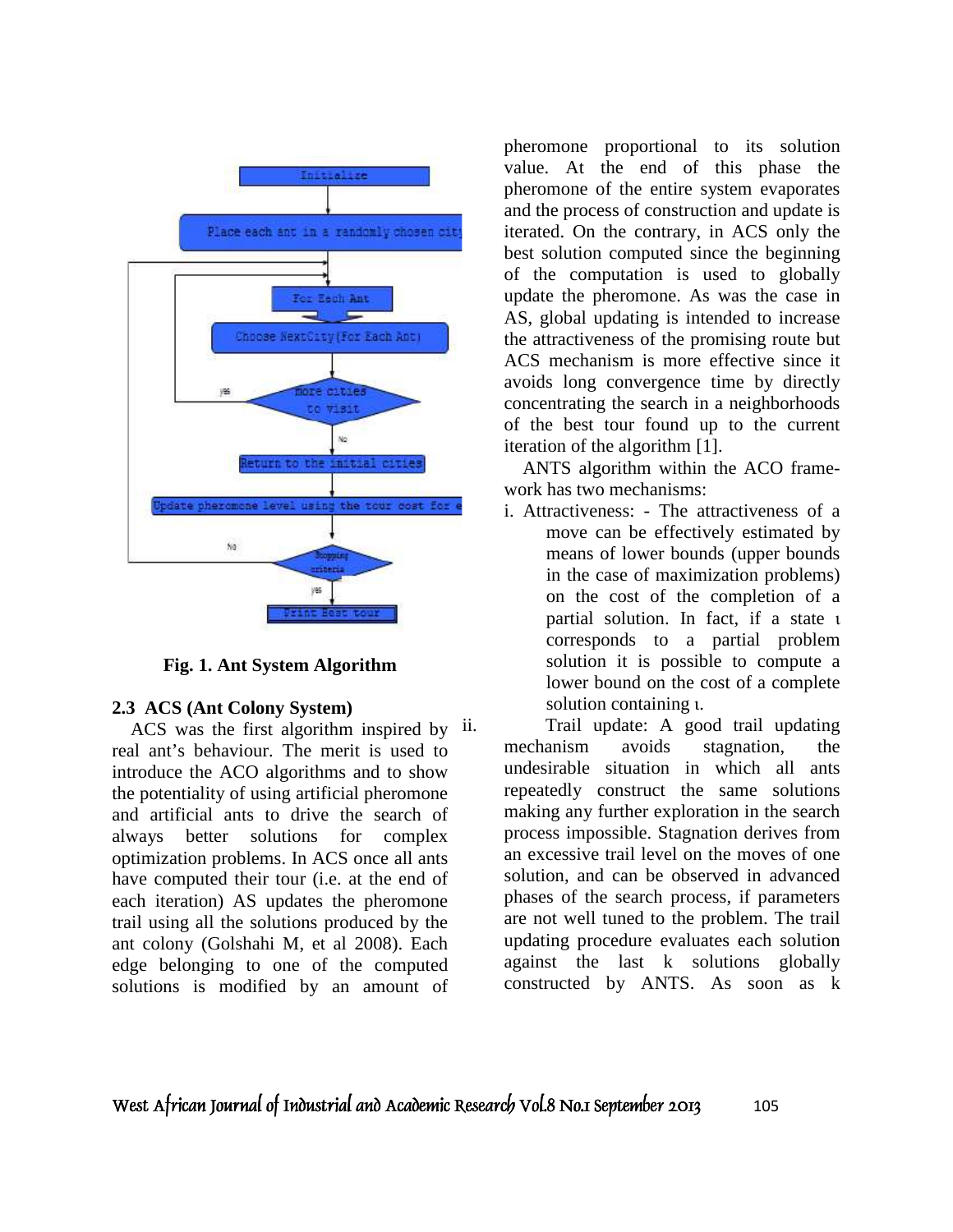solutions are available, their moving average  $z$  is computed; each new solution  $z_i$  is compared with z. If  $z_i$  is lower than z, the trail level of the last solution's moves is increased, otherwise it is decreased.

#### **∆τi,j = τ0 . (1 - z curr – LB/z – LB)**

Where z is the average of the last k solutions and LB is a lower bound on the optimal problem solution cost.

#### **3.0 Improved ACO Approach**

 In the ACO based approach, each ant tries to find a path in the network, providing minimum cost. Ants are launched from a source node *s* and move through neighbour repeater nodes *r<sup>i</sup>* , and reach a final destination node (sink) *d*. Whenever, a node has data to be transferred to the destination which is described as a base or base station, launching of the ants is performed [5]. After launching, the choice of the next node *r* is made according to a probabilistic decision rule (1):

$$
P_{k}(r,s) = \begin{cases} \frac{[\tau(r,s)]^{\alpha} \cdot [\eta(r,s)]^{\beta}}{\sum\limits_{r \in R_{s}} [\tau(r,s)]^{\alpha} \cdot [\eta(r,s)]^{\beta}} \text{if } k \notin tabu^{r} \\ 0 & \text{otherwise} \end{cases} \tag{4}
$$

where  $\tau(r,s)$  is the pheromone value,  $n(r,s)$ is the value of the heuristic related to energy, *Rs* in the receiver nodes. For node *r, tabu<sup>r</sup>*is the list of identities of received data packages previously. α and β are two parameters that control the relative weight of the pheromone trail and heuristic value.

Pheromone trails are connected to arcs. Since the destination *d* is a stable base station, the last node of the path is the same for each ant travel. The heuristic value of the node *r* is expressed by equation (2) shown below:

$$
\eta(r,s) = \frac{(I - e_r)^{-1}}{\sum_{n \in R_s} (I - e_n)^{-1}}
$$
\n(2)

where *I* is the initial energy, and  $e_r$  is the current energy level of receiver node *r [7]*. This enables decision making according to neighbor nodes' energy levels, meaning that if a node has a lower energy source then it has lower probability to be chosen. Nodes inform their neighbours about their energy levels when they sense any change in their energy levels.

 In traditional ACO, a special memory named M*k* is held in the memory of an ant to retain the places visited by that ant (which represent nodes in WSNs). In equation (1), the identities of ants (as sequence numbers) that visited the node previously, are kept in the node's memories, instead of keeping node identities in ant's memories, so there is no need to carry M*k* lists in packets during transmission. This approach decreases the size of the data to be transmitted and saves energy. In equation (1) each receiver node decides whether to accept the upcoming packet of ant *k* or not, by checking its tabu list. So, the receiver node *r* has a choice about completing the receiving process by listening and buffering the entire packet. If the receiver node has received the packet earlier, it informs the transmitter node by issuing an ignore message, and switches itself to idle mode until a new packet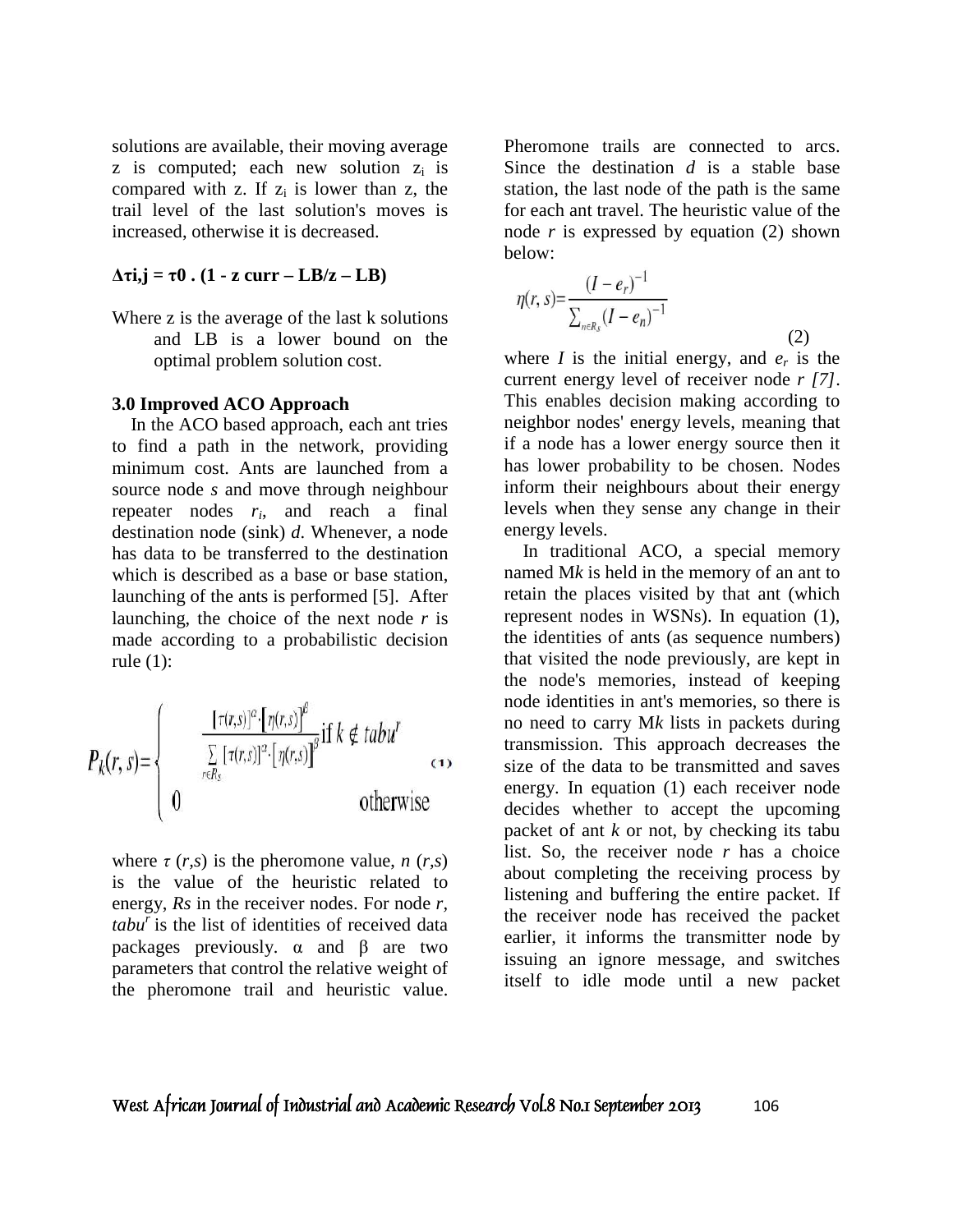arrives. After all ants have completed their tour, each ant *k* deposits a quantity of pheromone  $\Delta \tau^k(t)$  given in equation (3), where  $\int w(t)$  is the length of tour,  $w^k(t)$  which

is done by ant *k* at iteration *t*. The amount of pheromone at each connection  $((l(r,s))$ of the nodes is given in equation (4). In WSNs,

 $J_w^k(t)$  represents the total number of nodes visited by ant *k* of tour *w* at iteration *t*:

$$
\Delta \tau^k(t) = 1/J_w^k(t) \tag{3}
$$

$$
\tau(r, s)(t) \leftarrow \tau(r, s)(t) + \Delta \tau(r, s)(t), \forall l(r, s) \in
$$

$$
wk(t), k = 1, , m \tag{4}
$$

 Pheromone values are stored in a node's memory. Each node has information about the amount of pheromone on the paths to their neighbour nodes. After each tour, an amount of pheromone trail  $\Delta \tau^k$  is added to the path visited by ant *k*. This amount is the same for each arc (*r, s*) visited on this path. This task is performed by sending ant *k* back to its source node from the base along the same path, while transferring an acknowledgement signal for the associated data package. Increasing pheromone amounts on the paths according to lengths of tours, *Jw* (*t*) would continuously cause an increasing positive feedback.

 In order to control the operation, a negative feedback, the operation of pheromone evaporation after the tour is also accomplished in equation (5). A control coefficient  $\rho \in (0,1)$ is used to determine the weight of

$$
\tau ij(t) \leftarrow (1 - \rho)\tau ij(t) \tag{5}
$$

 In simulations, ACO parameter settings are set to values 2 for  $\alpha$ , 6 for  $\beta$ , and 0.5 for *ρ*, which were experimentally found to be good by Dorigo. .

#### **4.0 Simulation**

evaporation for each tour

 In this section, we present the performance results of the simulation experiments. To accomplish the experiments, a parallel discrete event-based platform was developed in MATLAB. The fig. 2. are represent sensor node are randomly deploy in the network and connect with each other. Fig. 3 represent the node are randomly deployed and node are in range of each other. The nodes are connected within radius of each other. Fig.4. represent all the node is communicating in range of each other and data can be transfer in small area. The Fig. 5 represents ant movement in network to find optimize path. All Sensor nodes are communicating bidirectional and data can be transfer through ants.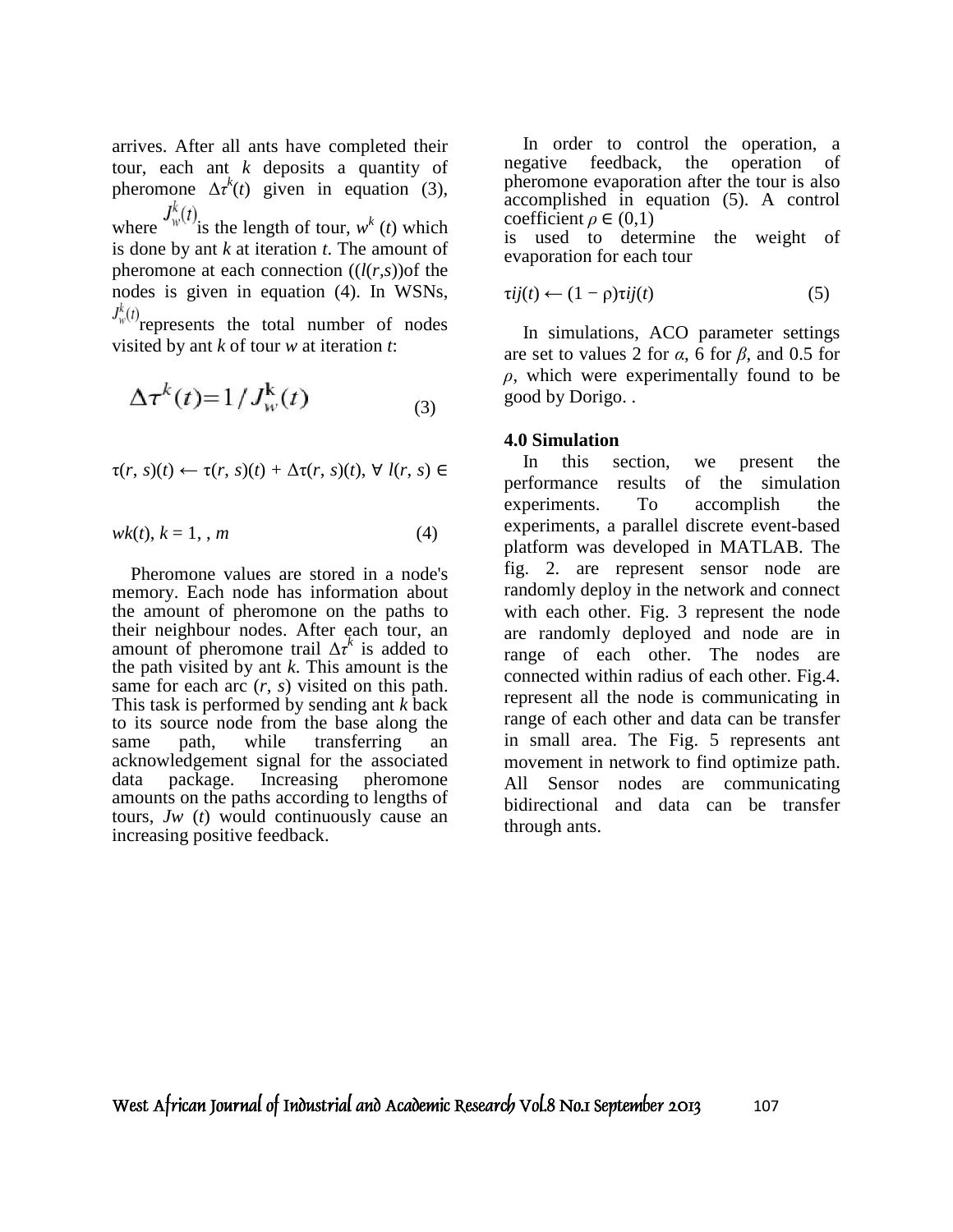

**Fig. 2. Node are deployed randomly** 





**Fig. 3. All sensor node are in range of each other** 

In Fig. 4, all nodes are communicating in range of each other



**Fig.5. Ant movement in network to find**